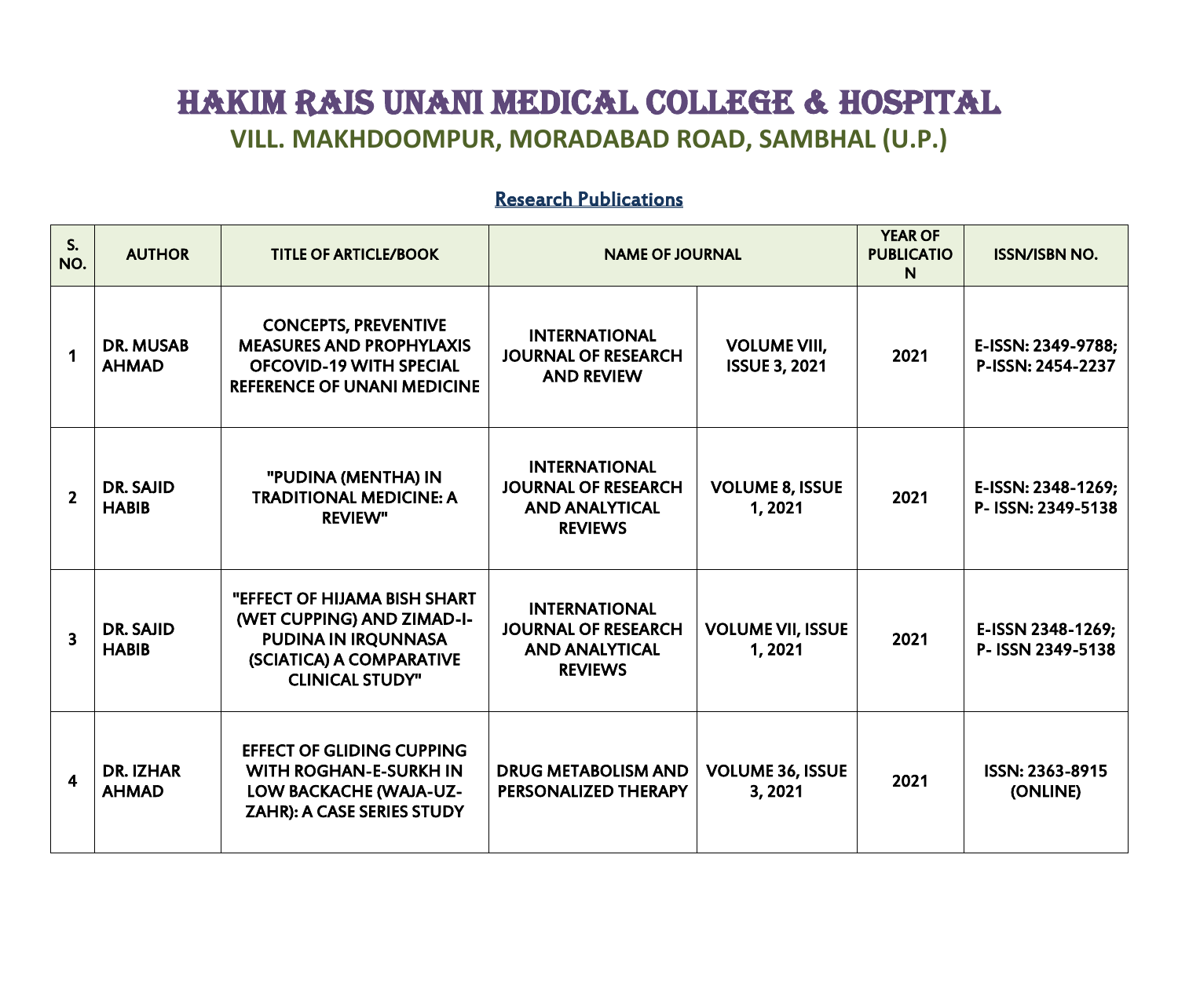| 5              | <b>DR. MUSAB</b><br><b>AHMAD</b> | <b>EFFECT OF REGIME AND UNANI</b><br><b>FORMULATION IN ACUTE</b><br><b>ECZEMA - A CASE STUDY</b>                                                               | <b>INTERNATIONAL</b><br><b>JOURNAL OF RESEARCH</b><br><b>AND ANALYTICAL</b><br><b>REVIEWS</b> | <b>VOLUME VII, ISSUE</b><br>2,2020 | 2020 | E-ISSN: 2348-1269;<br>P-ISSN: 2349-5136                 |
|----------------|----------------------------------|----------------------------------------------------------------------------------------------------------------------------------------------------------------|-----------------------------------------------------------------------------------------------|------------------------------------|------|---------------------------------------------------------|
| 6              | <b>DR. MUSAB</b><br><b>AHMAD</b> | <b>TREATING TINEA CAPITIS WITH</b><br><b>UNANI FORMULATION: A CASE</b><br><b>STUDY OF 25 YEAR OLD MAN</b><br><b>PATIENT</b>                                    | <b>JOURNAL OF AYUSH:</b><br>AYURVEDA, YOGA,<br><b>UNANI, SIDDHA AND</b><br><b>HOMEOPATHY</b>  | <b>VOLUME IX, ISSUE</b><br>2,2020  | 2020 | ISSN: 2278-2214<br>(ONLINE), ISSN:<br>2321-6884 (PRINT) |
| $\overline{7}$ | <b>DR. MUSAB</b><br><b>AHMAD</b> | <b>CONCEPT AND MANAGEMENT</b><br>OF SHAQEEQA (MIGRAINE) IN<br><b>UNANI SYSTEM OF MEDICINE: A</b><br><b>CASE STUDY</b>                                          | <b>INTERNATIONAL</b><br><b>JOURNAL OF AYUSH</b>                                               | <b>VOLUME IX, ISSUE</b><br>3,2020  | 2020 | ISSN: 2349-7025                                         |
| 8              | <b>DR. IZHAR</b><br><b>AHMAD</b> | <b>CLINICAL EFFICACY OF MAJOON</b><br><b>FALASFA AND ROGHAN-E-</b><br><b>SURKH IN POST-STROKE-</b><br>DISABILITY: AN OPEN LABELED,<br><b>PRE-POST ANALYSIS</b> | <b>DRUG METABOLISM AND</b><br>PERSONALIZED THERAPY                                            | <b>VOLUME 36, ISSUE</b><br>3,2020  | 2020 | ISSN: 2363-8915<br>(ONLINE)                             |
| 9              | <b>DR. MUSAB</b><br><b>AHMAD</b> | THERAPEUTIC EMESIS (QAY') IN<br><b>UNANI SYSTEM OF MEDICINE: A</b><br><b>REVIEW</b>                                                                            | <b>INTERNATIONAL</b><br><b>JOURNAL OF RESEARCH</b><br><b>AND ANALYTICAL</b><br><b>REVIEWS</b> | <b>VOLUME VII, ISSUE</b><br>3,2020 | 2020 | E-ISSN: 2348-1269;<br>P-ISSN: 2349-5138                 |